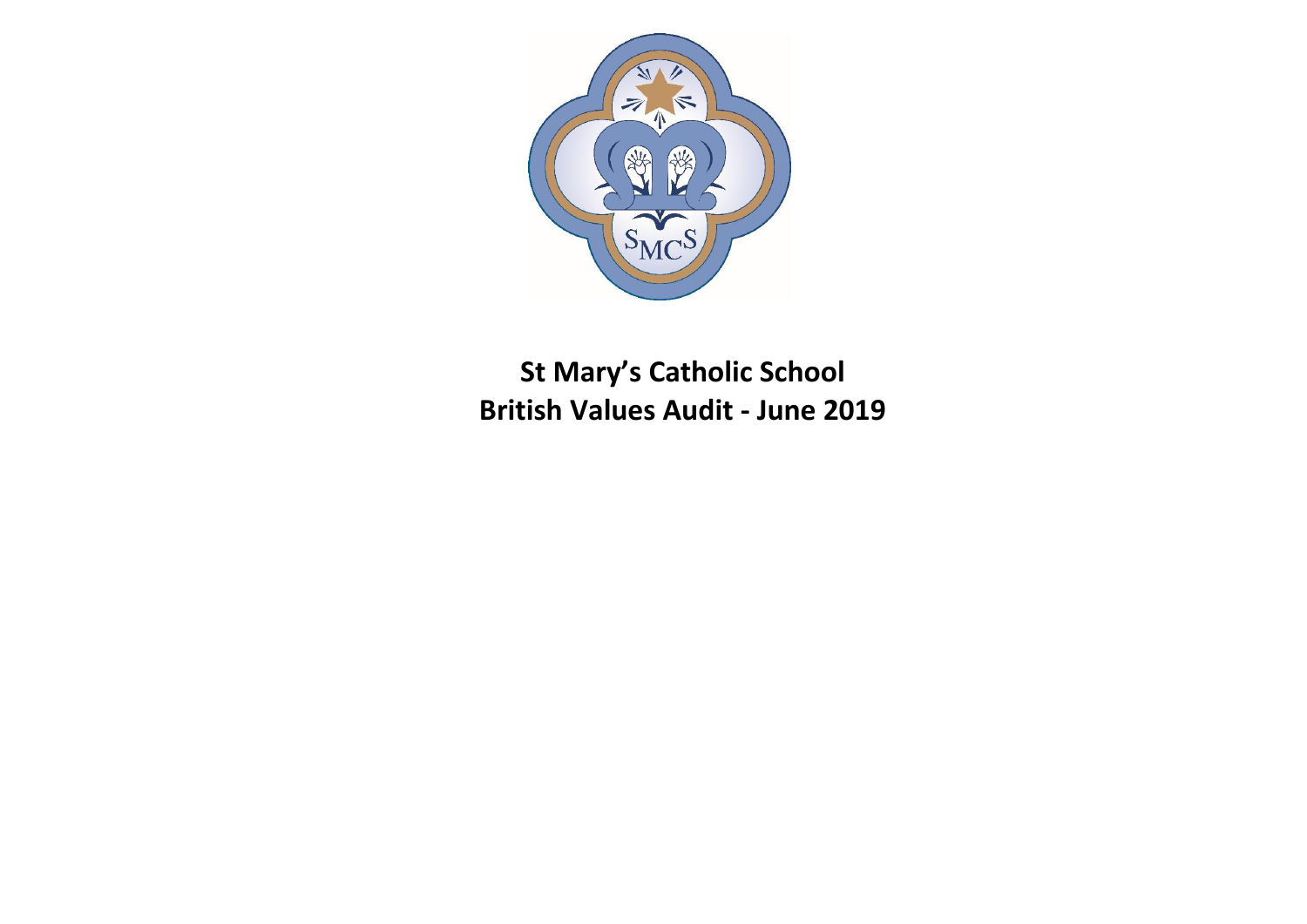# **The Rule of Law**

Ethical issues are explored within the context of state and religious law so that pupils are able to make a clear distinction between the law of the land and religious laws. Students learn that British citizens have a freedom to choose and hold other faiths/beliefs and that this entitlement is protected by law. Students are fully aware of our school behaviour policy which is well publicised to all of our community members.

| Year            | <b>Examples</b>                                                                                                                            |
|-----------------|--------------------------------------------------------------------------------------------------------------------------------------------|
| 7               | RE: The context of the school is looked at both in its history and in its current state and how faith schools are placed within the legal  |
|                 | and government frameworks.                                                                                                                 |
|                 | History: Roman Law and Medieval law are both looked at in terms of the Domesday                                                            |
|                 | book                                                                                                                                       |
|                 | English: Lawlessness in Victorian London: Oliver Twist                                                                                     |
| 8               | History: Factory acts and the rights of the poor / Poor Law                                                                                |
|                 | <b>RE:</b> Christianity comes to Britain                                                                                                   |
| 9               | PSHEE: Child labour and employment law                                                                                                     |
|                 | History: Persecution - rights of the Jews were denied and taken away                                                                       |
|                 | English: Moon on the Tides: poetry anthology dealing with the theme of conflict particularly Belfast Confetti and Palestine Street         |
|                 | RE: World religions - Freedom of faith and practice                                                                                        |
| 10              | RE: The differences between law and religion in unit 3.4 GCSE, Human Rights and Social Justice                                             |
|                 | PSHEE: Legal and Illegal highs are compared with regards to their use, risks and regulation, Immigration, Anti-Social Behaviour, Conflict  |
|                 | History: Rights of the peasants in Russia or lack of individual freedoms - Communism                                                       |
| 11              | RE: The differences between law and religion in unit 3.4 GCSE                                                                              |
|                 | PSHEE: Ethics lessons look specifically at the relationship between moral duties linked to faith and how it is encased within the judicial |
|                 | system of our country.                                                                                                                     |
|                 | History: Cold War = rights were denied by Communism in Eastern Europe - the Iron Curtain and the Berlin Wall                               |
|                 | English: Anti-war movements and the ethics of conscious objection in poetry of WW1                                                         |
| 12              | RE: Ethics topic. Current situations are looked at how ethical perspectives interact with the law.                                         |
|                 | History: Church and State in Tudor Times, Dictatorship and Democracy                                                                       |
|                 | English: David Hare's Murmuring Judges about the British justice system                                                                    |
| 13              | <b>English: Social Protest Literature</b>                                                                                                  |
|                 | <b>History: Civil Rights</b>                                                                                                               |
|                 | PSHE: Child Labour                                                                                                                         |
| <b>Assembly</b> | School rules are shared at the start of each year by the Headmaster                                                                        |
| programme       |                                                                                                                                            |
| and whole       |                                                                                                                                            |
| school          |                                                                                                                                            |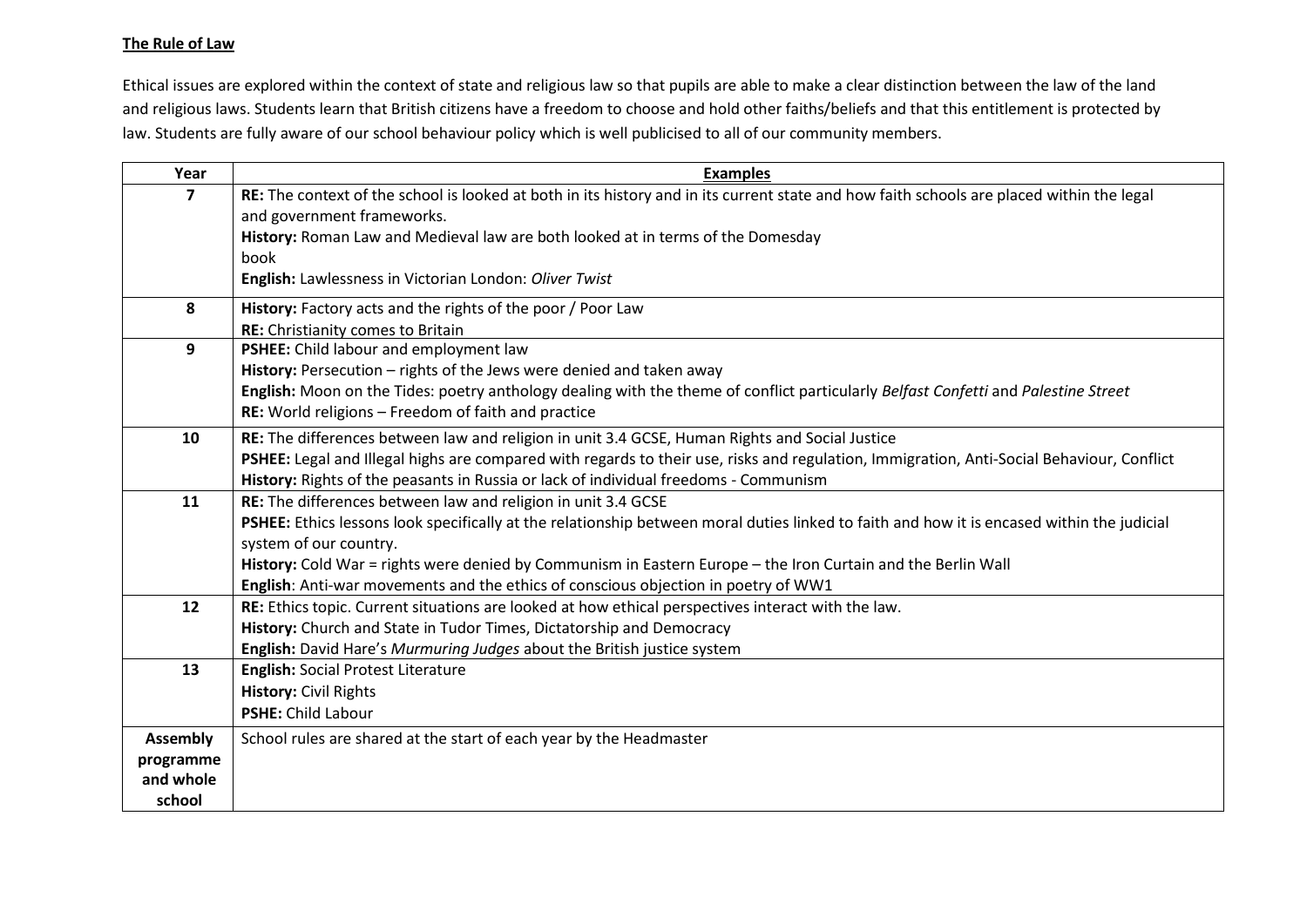#### **Democracy**

Our students acquire a broad general knowledge and respect for public institutions and services in England via our PSHE programme which enables our students to understand and appreciate governmental process within a modern democratic society. Students at St Mary's respect democracy and engage in democratic processes via an annual student council election process and subsequent pupil voice opportunities. In PSHE pupils learn that there is a separation of power between the executive and the judiciary, and that while some public bodies such as the police and the army can be held to account through Parliament, others such as the courts maintain independence.

| Year                                                                                                       | <b>Examples</b>                                                                                                                        |
|------------------------------------------------------------------------------------------------------------|----------------------------------------------------------------------------------------------------------------------------------------|
| 7                                                                                                          | History: Development of democracy - Magna Carta                                                                                        |
|                                                                                                            | English: Oliver Twist: inequality in Dickens' London                                                                                   |
| 8                                                                                                          | History: Working Class men get the vote in 1867                                                                                        |
|                                                                                                            | English: The poetry of William Blake: poet of social conscience                                                                        |
|                                                                                                            | <b>PSHEE: BREXIT</b>                                                                                                                   |
| 9                                                                                                          | PSHEE: session on politics and democracy delivered by a specialised Government and Politics teacher.                                   |
|                                                                                                            | History: Fight for democracy in both World Wars                                                                                        |
|                                                                                                            | English: Macbeth OR Richard III: Shakespeare's presentation of dictatorial rule                                                        |
| PSHEE: session on politics and democracy delivered by a specialised Government and Politics teacher.<br>10 |                                                                                                                                        |
|                                                                                                            | History: Rights denied as per the Russian Autocracy - Tsar Nicholas II                                                                 |
| 11                                                                                                         | PSHEE: session on "What kind of voter are you?" Students are engaged in a session exploring issues of democracy and the importance of  |
|                                                                                                            | voting with considered and moral values of right and wrong                                                                             |
|                                                                                                            | History: Democracy to Dictatorship in Germany 1918-1945                                                                                |
|                                                                                                            | English: Animal Farm: the dangers of military dictatorships through study of Russia under Stalin                                       |
| 12                                                                                                         | PSHEE: session on politics and democracy delivered by a specialised Government and Politics teacher.                                   |
|                                                                                                            | RE: Dominant ethical priorities of each party are examined                                                                             |
|                                                                                                            | History: Again but in more depth study of Dictatorship in Germany 1919-1963                                                            |
|                                                                                                            | English: David Hare's Murmuring Judges about the British justice system                                                                |
| 13                                                                                                         | PSHEE: session on politics and democracy delivered by a specialised Government and Politics teacher.                                   |
|                                                                                                            | History: Russia from 1855-1965 & Causes of WWII - democratic process was eroded in occupied territories by Italy and Germany post 1931 |
|                                                                                                            | <b>English: Social Protest Literature</b>                                                                                              |
| All years                                                                                                  | Students take part in a democratic election process to elect student council leaders.                                                  |
|                                                                                                            |                                                                                                                                        |
|                                                                                                            |                                                                                                                                        |
|                                                                                                            |                                                                                                                                        |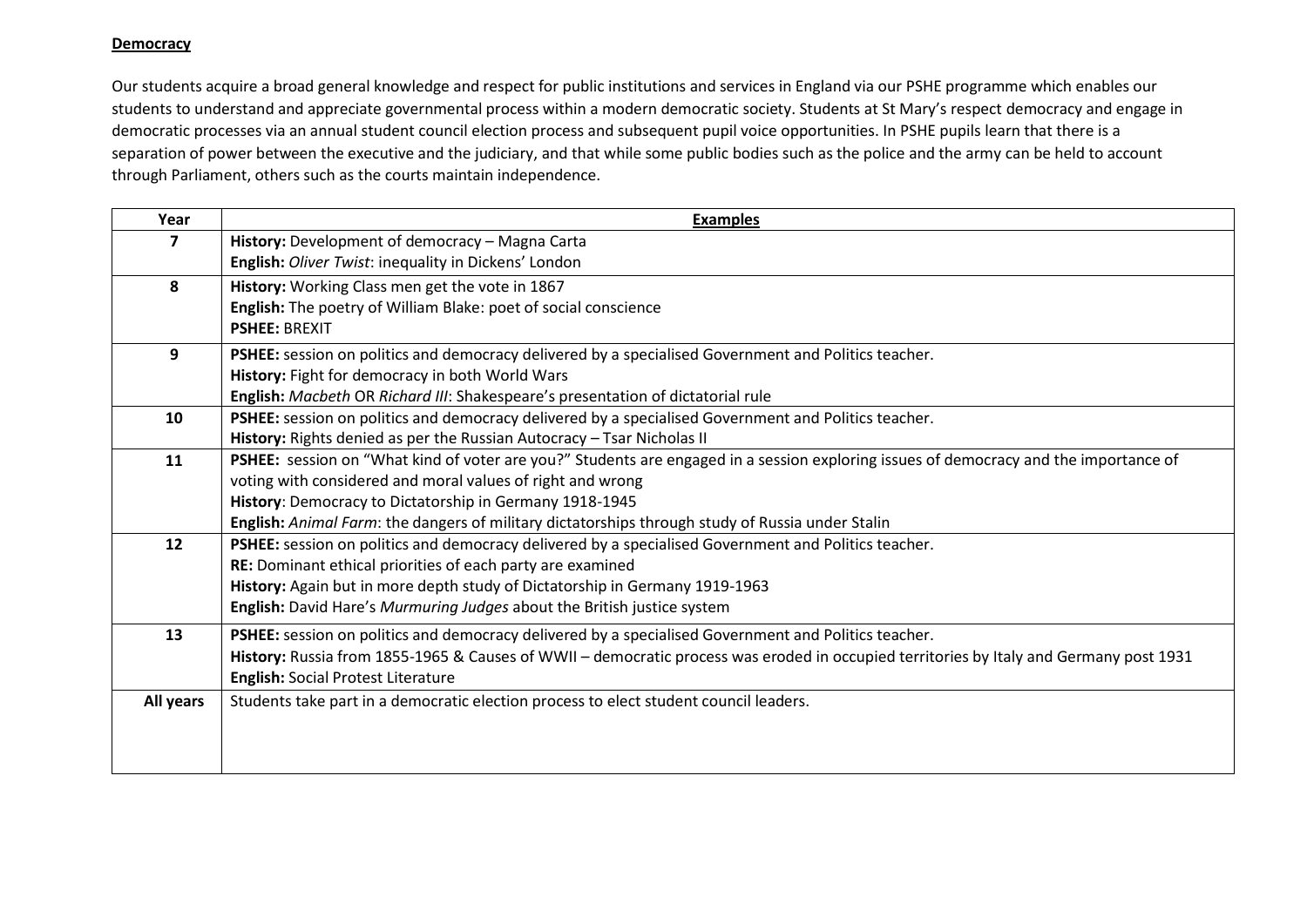#### **Mutual Respect**

Our mission statement is one that is wholly inclusive of all community members. Students accept responsibility for their behaviour, show initiative, and understand how they can contribute positively to the lives of those living and working in the locality of the school and to society more widely via our numerous charity events which are developed and implemented by the student body. For example, our students have supported local elderly and SEN community members for a good number of years and our annual shoe box appeal consistently generates an impressive collective response from the student community. Via our Religious studies programme and assembly programme, pupils appreciate that every person is unique and created in the image of god. Mutual respect is encouraged in our behaviour policies which tackle issues of bullying and e-safety. Our students our actively encouraged to present themselves with courtesy and exhibit good manners at all times.

| Year                   | <b>Examples</b>                                                                                                                                      |
|------------------------|------------------------------------------------------------------------------------------------------------------------------------------------------|
| 7                      | RE: Respect and tolerance within the SMCS Community                                                                                                  |
|                        | English: Oliver Twist: Dickens' presentation of social inequality in the novel                                                                       |
|                        | PSHEE: Gender stereotypes, Types of Family                                                                                                           |
| 8                      | RE: The first unit in Y8 looks at how we care for the environment and how we have a moral duty to sustain our world as provided by                   |
|                        | the creator. The creation story is looked at from the perspective of many different religions as part of this unit.                                  |
|                        | <b>RE:</b> Self-worth and vocation                                                                                                                   |
|                        | <b>PSHEE: Discrimination</b>                                                                                                                         |
| 9                      | RE: The whole year of study is looking at comparative religions across Britain and their presence/distribution across the globe                      |
|                        | English: Moon on the Tides: poetry anthology dealing with the theme of conflict particularly Belfast Confetti                                        |
|                        | <b>PSHEE: Religion and Respect</b>                                                                                                                   |
| 10                     | PSHEE: Herts Homeless charity presentation, Mental health and social media. Issues are explored relating to correct use of social media              |
|                        | and impacts on mental health, Conflict, Extremism                                                                                                    |
|                        | RE: Marriage, family and homosexuality are examined in core unit 3.3                                                                                 |
|                        | English: English Literary Heritage: study of A Christmas Carol and the issues of social justice                                                      |
| 11                     | PSHEE: Mental health issues are explored as part of the PSHE programme with information and viewpoints to tackle stigmatisation and                  |
|                        | misconceptions about mental health.                                                                                                                  |
|                        | RE: Racial harmony and unity issues are explored in unit 3.4, Catholic Christianity<br>English: ELH: Of Mice and Men and social injustice in America |
|                        |                                                                                                                                                      |
| 12                     | Ethos: Community service $-$ giving time to others and thinking about how we would want to be seen / respected                                       |
|                        | PSHEE: Gender Identity and Gay Rights, Sexism and Gender Stereotypes                                                                                 |
| 13                     | Ethos: Community service - giving time to others and thinking about how we would want to be seen / respected                                         |
|                        | PSHEE: Gender Identity and Gay Rights, Sexism and Gender Stereotypes                                                                                 |
| <b>Assembly</b>        | Assembly delivered in response to topical incidents - issues of extremism from all faiths considered as well as the core peaceful<br>values of Islam |
| programme<br>and whole |                                                                                                                                                      |
| school activities      | <b>Charity Week</b>                                                                                                                                  |
|                        | <b>Family Fast Days</b><br>Feast Day                                                                                                                 |
|                        |                                                                                                                                                      |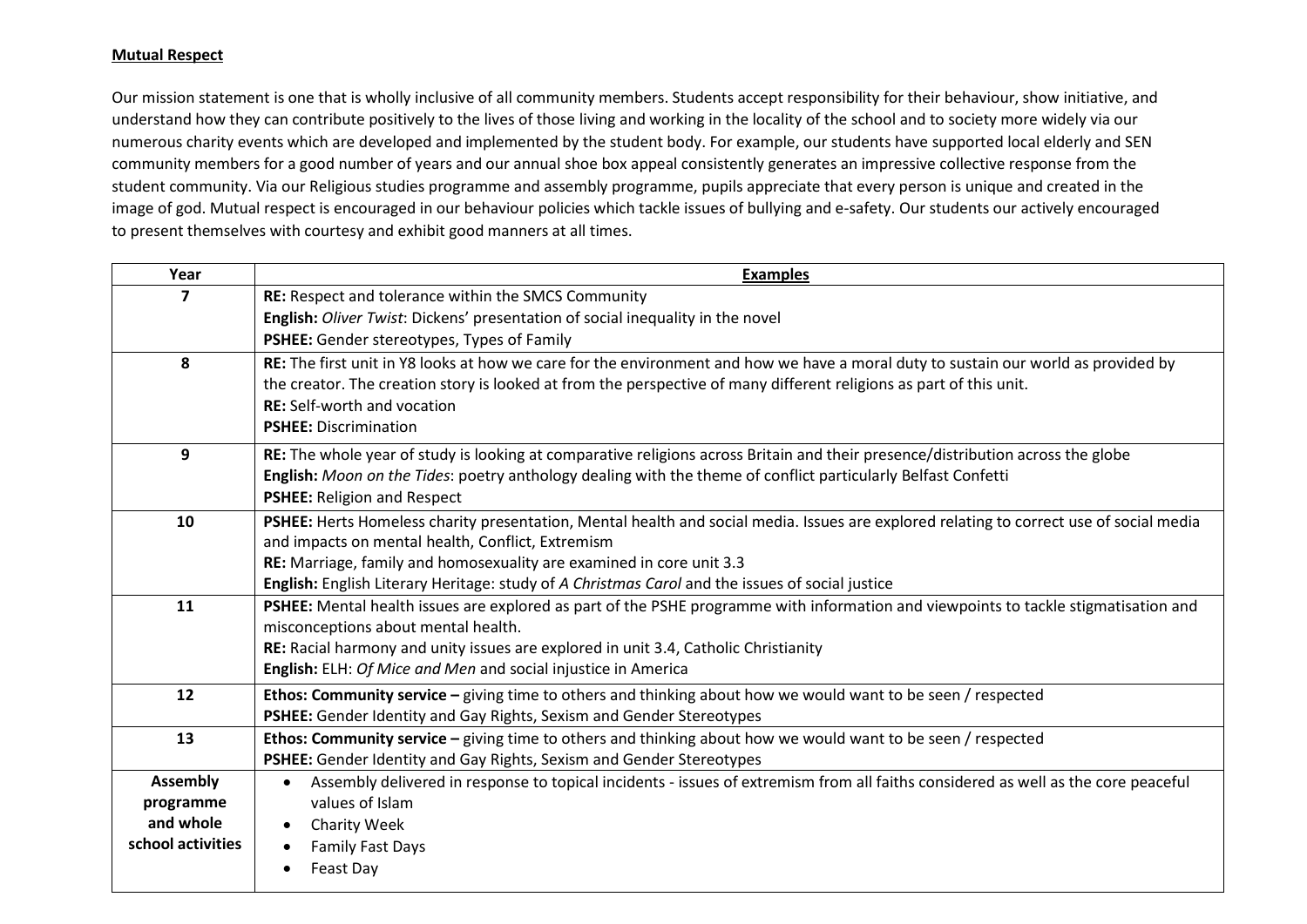### **Respect of those with Different Faiths and Beliefs**

Harmonious relationships between different cultural traditions are actively encouraged as part of our compulsory Religious Studies curriculum from Year 7 to Year 13. Students acquire an appreciation of and respect for their own and other cultures. We have numerous opportunities for representatives to come and share their faith and cultural experiences with our community.

| Year                                                | <b>Examples</b>                                                                                                                                                                                                                                                                                                                                                                                                                         |  |
|-----------------------------------------------------|-----------------------------------------------------------------------------------------------------------------------------------------------------------------------------------------------------------------------------------------------------------------------------------------------------------------------------------------------------------------------------------------------------------------------------------------|--|
|                                                     | <b>RE:</b> The students study a topic focusing on the differing views of the Messiah<br>English: Memories and Moments: study of the life and work of Ghandi in our work on biographies<br>PSHEE: British Values - Diversity                                                                                                                                                                                                             |  |
| 8                                                   | English: Poetry Through the Ages: focus on multi-cultural poetry<br>PSHEE: British Values - Tolerance, Racism                                                                                                                                                                                                                                                                                                                           |  |
| 9                                                   | RE: The whole year looks at the differences between religions and their practices/cultures<br>History: Respect for those who of different beliefs and faiths were persecuted in the Twentieth Century - Jews, Gypsies, Homosexuals<br>English: Moon on the Tides: poetry anthology dealing with the theme of conflict particularly The Right Word by Imraz Dharker and The<br>Yellow Palm.<br>PSHEE: Human Rights, Religion and Respect |  |
| 10                                                  | PSHEE: Conflict, Immigration<br><b>RE:</b> Judaism is introduced into the new GCSE for our core RE syllabus<br>History: Respect for those who of different beliefs and faiths were persecuted in the Twentieth Century - Jews, Gypsies, Homosexuals =<br>as part of the GCSE course = those who were persecuted in Nazi Germany                                                                                                         |  |
| 11                                                  | <b>PSHEE:</b> Moral Decisions and Ethics<br><b>RE:</b> Judaism is introduced into the new GCSE for our core RE syllabus                                                                                                                                                                                                                                                                                                                 |  |
| 12                                                  | Core RE Course: Religion, theology and spirituality are explored with regards to their link to society today                                                                                                                                                                                                                                                                                                                            |  |
| 13                                                  | Core RE Course: Religion, theology and spirituality are explored with regards to their link to society today                                                                                                                                                                                                                                                                                                                            |  |
| <b>Assembly</b><br>programme<br>and whole<br>school | Assemblies delivered in response to topical incidents - issues of extremism from all faiths considered as well as the core peaceful<br>values of Islam                                                                                                                                                                                                                                                                                  |  |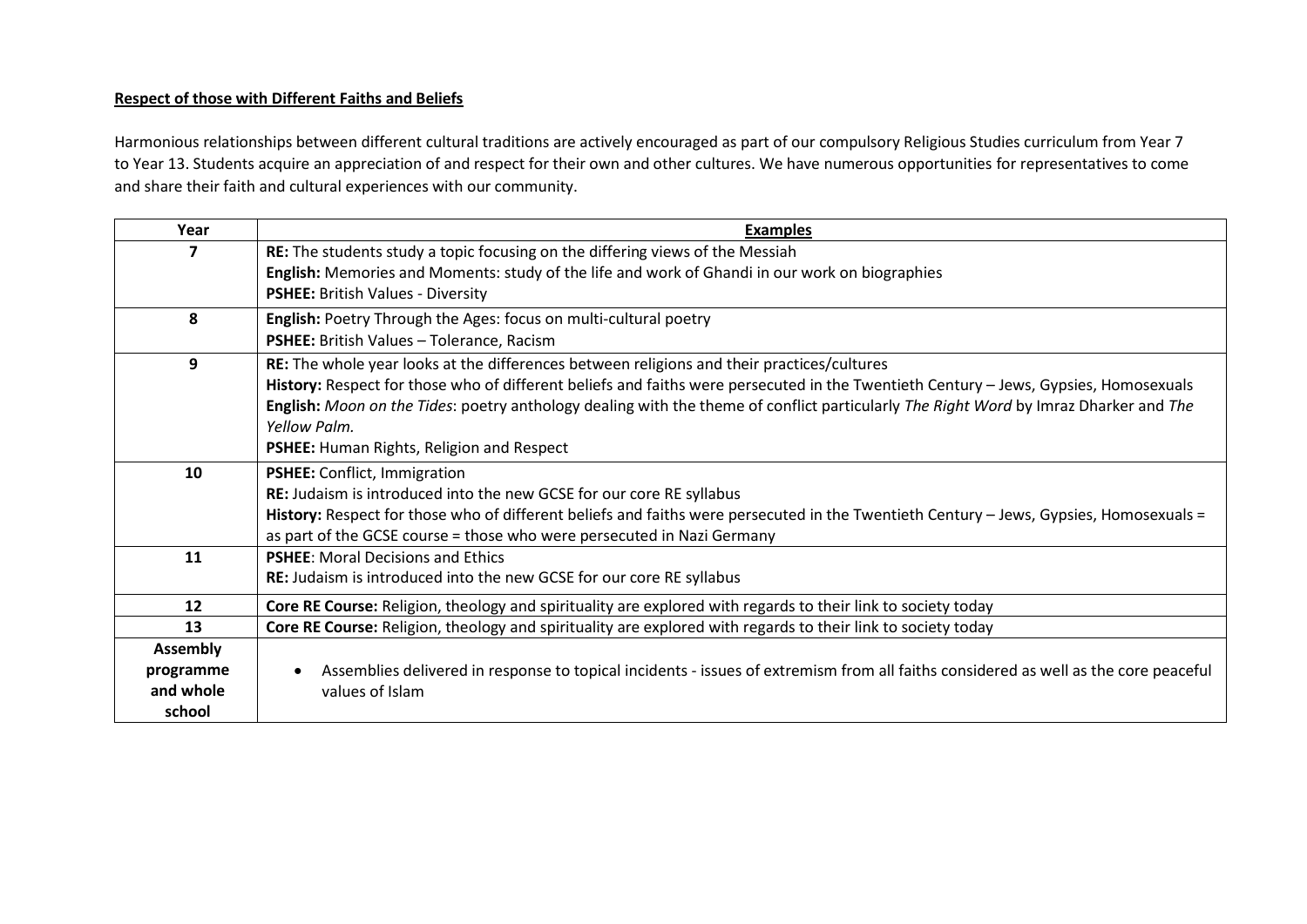## **Individual Liberty**

Discrimination of individuals by any means is actively discouraged via our PSHE and whole-school assembly programmes. Historical and modern instances of discrimination and injustice are explored in depth to ensure that all of our community members are aware of the inherent danger caused by discrimination in any guise.

| Year            | <b>Examples</b>                                                                                                              |
|-----------------|------------------------------------------------------------------------------------------------------------------------------|
| 7               | RE: Mutual respect is established as the first part of the learning, being part of the SMCS Community                        |
|                 | History: Treatment of women, peasants and Jews in Medieval England                                                           |
|                 | PSHEE: British Values - Diversity, Self-esteem, Bullying or Banter?                                                          |
| 8               | PSHEE: BREXIT, Discrimination, Racism, Global Citizenship.                                                                   |
|                 | RE: Modern day prophets such as Martin Luther King Jr are looked at in the context of discrimination. The situation of Rosa  |
|                 | Parks is examined.                                                                                                           |
|                 | History: Black Peoples of the Americas = the birth of the Slave Trade and Slavery right up to Civil Rights Movement          |
| 9               | RE: The role of women are looked at in the context of Islam and Judaism- is there really free will and choice within the     |
|                 | frameworks of these religions. Is discrimination present or not?                                                             |
|                 | History: The Control of Hitler                                                                                               |
|                 | PSHEE: Human Rights, Religion and Respect                                                                                    |
| 10              | RE: Topic 3.4 in Y10 and Y11.                                                                                                |
|                 | English: Orwell's Animal Farm: the power of the state over the individual                                                    |
|                 | PSHEE: Conflict, Violent Crime, Immigration, Homelessness                                                                    |
| 11              | RE: Topic 3.4 in Y10 and Y11                                                                                                 |
|                 | PSHEE: Homelessness, Knife Crime, The Dark Web, Abusive Relationships                                                        |
| 12              | General RE: Religious/Political Cults, the dangers of cults which take away individual autonomy. Examining the ideologies of |
|                 | extremists groups, such as ISIS, and how they seek to impose laws that restrict individual freedoms.                         |
|                 | PSHEE: Consent, Coercive relationships                                                                                       |
| 13              | General RE: Religious/Political Cults, the dangers of cults which take away individual autonomy. Examining the ideologies of |
|                 | extremists groups, such as ISIS, and how they seek to impose laws that restrict individual freedoms.                         |
|                 | PSHEE: Consent, Coercive relationships                                                                                       |
| <b>Assembly</b> | Annual black history assembly, additional assemblies on topical events                                                       |
| programme and   |                                                                                                                              |
| whole school    |                                                                                                                              |
| activities      |                                                                                                                              |